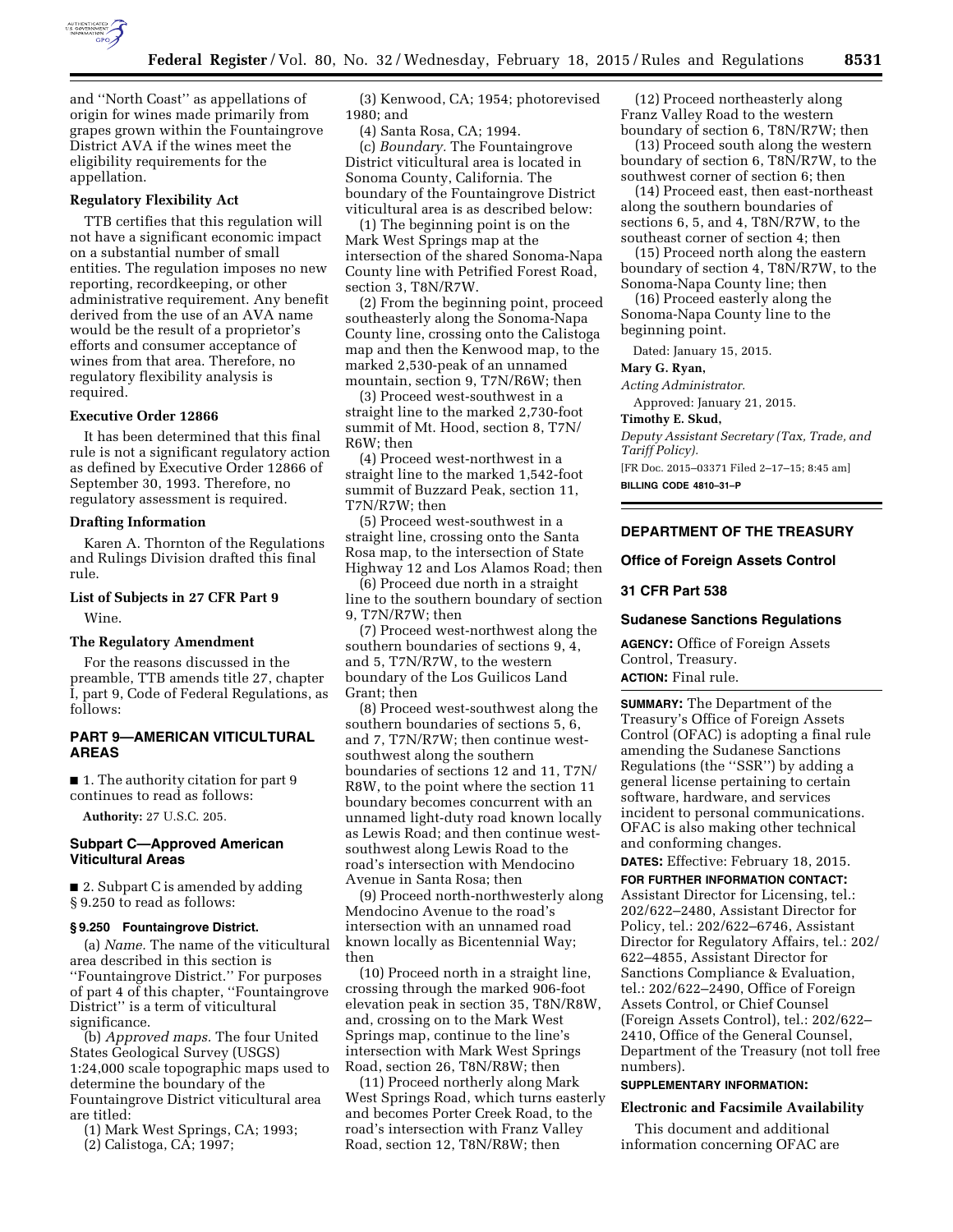available from OFAC's Web site (*[www.treasury.gov/ofac](http://www.treasury.gov/ofac)*). Certain general information pertaining to OFAC's sanctions programs also is available via facsimile through a 24-hour fax-ondemand service, tel.: 202/622–0077.

#### **Background**

OFAC today is amending the SSR, 31 CFR part 538, primarily to issue a new general license pertaining to certain software, hardware, and services incident to personal communications. Transactions otherwise prohibited under the SSR but found to be consistent with U.S. policy may be authorized by one of the general licenses contained in subpart E of the SSR or by a specific license issued pursuant to the procedures described in subpart E of 31 CFR part 501. OFAC also is making other technical and conforming changes.

On March 10, 2010, OFAC issued a general license that authorized the exportation from the United States or by U.S. persons, wherever located, to persons in Sudan (31 CFR 538.533) and Iran (31 CFR 560.540) of certain services and software incident to the exchange of personal communications over the Internet, such as instant messaging, chat and email, social networking, sharing of photos and movies, web browsing, and blogging. In order to qualify for that authorization, such services and software had to be publicly available (widely available to the public) at no cost to the user. In addition, such software qualified for this authorization only if it was (1) designated as ''EAR99'' under the Export Administration Regulations, 15 CFR parts 730 through 774 (EAR); (2) not subject to the EAR; or (3) classified by the Department of Commerce as mass market software under export control classification number (ECCN) 5D992 of the EAR. These sections of the SSR and the Iranian Transactions and Sanctions Regulations did not authorize the direct or indirect exportation of services or software with knowledge or reason to know that such services or software are intended for the Government of Sudan or the Government of Iran.

On May 30, 2013, to help facilitate the free flow of information in Iran and with Iranians, OFAC, in consultation with the Departments of State and Commerce, issued Iran General License D. General License D expanded upon the existing authorization in 31 CFR 560.540 by authorizing the exportation to Iran of certain additional software, hardware, and services incident to personal communications. On February 7, 2014, OFAC, in consultation with the Departments of State and Commerce,

issued amended Iran General License D–1 (GL D–1). GL D–1 clarified certain aspects of General License D, and added certain new authorizations relating to the provision to Iran of certain hardware, software, and services incident to personal communications.

Similar considerations apply in Sudan. Accordingly, in consultation with the Departments of State and Commerce, OFAC is expanding the scope of 31 CFR 538.533 consistent with the U.S. Government's commitment to the advancement of the free flow of information and to facilitate communications by the Sudanese people, including during a national dialogue, and consistent with the Iran GL D–1 model. In view of its shared jurisdiction over certain export licensing authority with respect to Sudan, OFAC is issuing this amendment in coordination with the Department of Commerce, Bureau of Industry and Security (BIS). BIS concurrently is amending the EAR to, *inter alia,* revise the general licensing policy of denial to one of case-by-case licensing for exports and reexports to Sudan of telecommunications equipment and associated computers, software, and technology for civil end use, and to revise License Exception Consumer Communications Devices (CCD), which previously applied only to consumer communications devices to Cuba, to authorize exports and reexports of such devices to Sudan.

OFAC is amending 31 CFR 538.533 in several ways. First, OFAC is removing a limitation in the existing general license at 31 CFR 538.533, which only authorizes certain *no cost* software and services incident to the exchange of personal communications. Section 538.533 now also authorizes the exportation of certain *fee-based* software and services incident to the exchange of personal communications. *See* 31 CFR 538.533(a)(1) & (2). To avoid confusion with respect to the term ''publicly available'' as described in 15 CFR 734.3(b)(3), OFAC also is changing the terminology in § 538.533 from ''publicly available'' to ''widely available to the public,'' although the scope remains the same.

Second, OFAC is expanding the authorization in § 538.533 to permit the exportation, reexportation, or provision, directly or indirectly, to Sudan of certain additional personal communications software, hardware, and related services subject to the EAR. *See* 31 CFR 538.533(a)(1), (2), & (3). The general license now authorizes, for example, a non-U.S. person located outside the United States to export certain hardware and software subject to

the EAR to Sudan. For purposes of § 538.533, the term ''provision'' includes, for example, an in-country transfer of covered software or hardware.

Third, OFAC is adding new authorizations for the exportation, reexportation, or provision, directly or indirectly, by a U.S. person located outside the United States to Sudan of certain software and hardware not subject to the EAR. *See* § 538.533  $(a)(2)(ii)$ ,  $(a)(2)(iii)$ ,  $(a)(3)(ii)$ ,  $\& (a)(3)(iii)$ . The general license now authorizes, for example, a foreign branch of a U.S. company to export to Sudan, from a location outside the United States, certain hardware or software that is not subject to the EAR (including foreignorigin hardware or software containing less than a *de minimis* amount of U.S. controlled content).

Fourth, a Note to paragraphs (a)(2) and (a)(3) has been added to clarify that the authorization in those paragraphs includes the exportation, reexportation, or provision, directly or indirectly, of the authorized items by an individual leaving the United States for Sudan. Section 538.533(a)(5) also adds a new authorization for the importation by an individual into the United States of certain hardware and software previously exported by the individual to Sudan pursuant to other provisions of 31 CFR 538.533. The general license now authorizes, for example, an individual to carry a smartphone that falls within the scope of the authorization while traveling to and from Sudan.

Finally, to further ensure that the sanctions on Sudan do not affect the willingness of companies to make available certain no cost personal communications tools to persons in that country, § 538.533(a)(6) adds a new authorization that covers the exportation, reexportation, or provision to the Government of Sudan of certain no cost services and software that are widely available to the public.

OFAC also has made additional technical and conforming changes in § 538.212(c)(3), § 538.411, § 538.501, and § 538.512. Notwithstanding these changes, nothing in this general license relieves an exporter from compliance with the export license requirements of another Federal agency.

#### **Public Participation**

Because the Regulations involve a foreign affairs function, the provisions of Executive Order 12866 and the Administrative Procedure Act (5 U.S.C. 553) requiring notice of proposed rulemaking, opportunity for public participation, and delay in effective date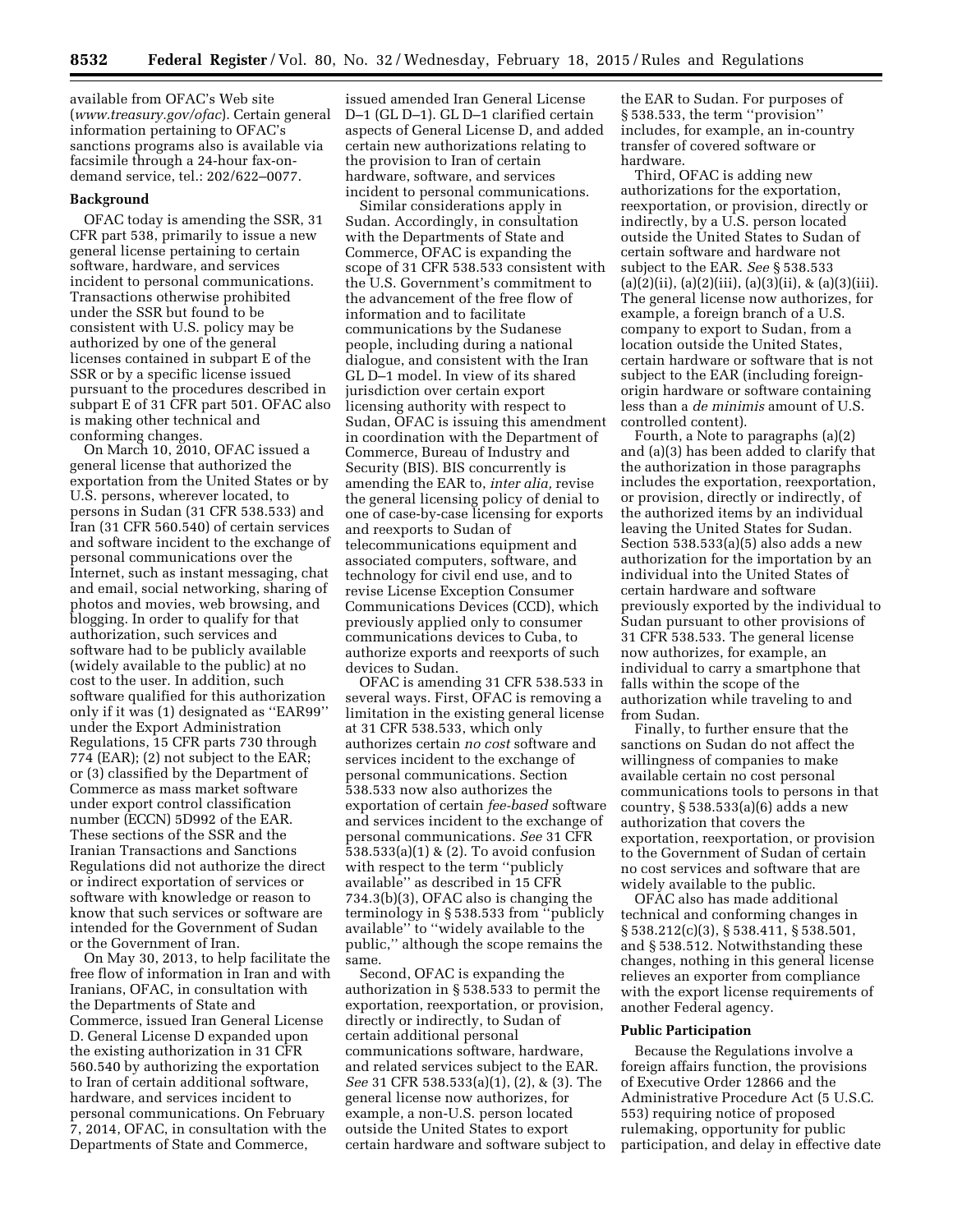are inapplicable. Because no notice of proposed rulemaking is required for this rule, the Regulatory Flexibility Act (5 U.S.C. 601–612) does not apply.

## **Paperwork Reduction Act**

The collections of information related to the Regulations are contained in 31 CFR part 501 (the ''Reporting, Procedures and Penalties Regulations''). Pursuant to the Paperwork Reduction Act of 1995 (44 U.S.C. 3507), those collections of information have been approved by the Office of Management and Budget under control number 1505– 0164. An agency may not conduct or sponsor, and a person is not required to respond to, a collection of information unless the collection of information displays a valid control number.

## **List of Subjects in 31 CFR Part 538**

Administrative practice and procedure, Banks, Banking, Blocking of assets, Credit, Investments, Penalties, Reporting and recordkeeping requirements, Securities, Services, Sudan.

For the reasons set forth in the preamble, the Department of the Treasury's Office of Foreign Assets Control amends 31 CFR chapter V as follows:

# **PART 538—SUDANESE SANCTIONS REGULATIONS**

■ 1. The authority citation for part 538 continues to read as follows:

**Authority:** 3 U.S.C. 301; 18 U.S.C. 2339B, 2332d; 31 U.S.C. 321(b); 50 U.S.C. 1601– 1651, 1701–1706; Pub. L. 101–410, 104 Stat. 890 (28 U.S.C. 2461 note); 22 U.S.C. 7201– 7211; Pub. L. 109–344, 120 Stat. 1869; Pub. L. 110–96, 121 Stat. 1011 (50 U.S.C. 1705 note); E.O. 13067, 62 FR 59989, 3 CFR, 1997 Comp., p. 230; E.O. 13412, 71 FR 61369, 3 CFR, 2006 Comp., p. 244.

■ 2. Amend § 538.212 by revising paragraph (c)(3) and adding Note to paragraph (c)(3) to read as follows:

#### **§ 538.212 Exempt transactions.**

\* \* \* \* \*

(c) \* \* \*

(3) This section does not exempt or authorize transactions incident to the exportation of software subject to the Export Administration Regulations, 15 CFR parts 730 through 774, or to the exportation of goods (including software) or technology for use in the transmission of any data, or to the provision, sale, or leasing of capacity on telecommunications transmission facilities (such as satellite or terrestrial network connectivity) for use in the transmission of any data. The exportation of such items or services

and the provision, sale, or leasing of such capacity or facilities to Sudan are prohibited.

**Note to paragraph (c)(3):** *See* § 538.533 for a general license authorizing the exportation to Sudan of certain services, software, and hardware incident to the exchange of personal communications.

\* \* \* \* \*

■ 3. Revise § 538.411 to read as follows:

## **§ 538.411 Exports to third countries; transshipments.**

Exportation of goods or technology (including technical data, software, information not exempted from the prohibition of this part pursuant to § 538.211, or technical assistance) from the United States to third countries is prohibited if the exporter knows, or has reason to know, that the goods or technology are intended for transshipment to Sudan (including passage through, or storage in, intermediate destinations). The exportation of goods or technology intended specifically for incorporation or substantial transformation into a third-country product is also prohibited if the particular product is to be used in Sudan, is being specifically manufactured to fill a Sudanese order, or if the manufacturer's sales of the particular product are predominantly to Sudan.

**Note to § 538.411:** *See* § 538.533 for a general license authorizing the exportation to persons of certain services, software, and hardware incident to the exchange of personal communications.

■ 4. Revise § 538.501 to read as follows:

## **§ 538.501 Effect of license or authorization.**

(a) No license or other authorization contained in this part, or otherwise issued by the Office of Foreign Assets Control (OFAC), authorizes or validates any transaction effected prior to the issuance of such license or other authorization, unless specifically provided in such license or authorization.

(b) No regulation, ruling, instruction, or license authorizes any transaction prohibited under this part unless the regulation, ruling, instruction, or license is issued by OFAC and specifically refers to this part. No regulation, ruling, instruction, or license referring to this part shall be deemed to authorize any transaction prohibited by any other part of this chapter unless the regulation, ruling, instruction, or license specifically refers to such part.

(c) Any regulation, ruling, instruction, or license authorizing any transaction otherwise prohibited under this part has

the effect of removing a prohibition contained in this part from the transaction, but only to the extent specifically stated by its terms. Unless the regulation, ruling, instruction, or license otherwise specifies, such an authorization does not create any right, duty, obligation, claim, or interest in, or with respect to, any property which would not otherwise exist under ordinary principles of law.

(d) Nothing contained in this part shall be construed to supersede the requirements established under any other provision of law or to relieve a person from any requirement to obtain a license or other authorization from another department or agency of the U.S. Government in compliance with applicable laws and regulations subject to the jurisdiction of that department or agency. For example, exports of goods, services, or technical data that are not prohibited by this part or that do not require a license by OFAC nevertheless may require authorization by the U.S. Department of Commerce, the U.S. Department of State, or other agencies of the U.S. Government.

(e) No license or other authorization contained in or issued pursuant to this part authorizes transfers of or payments from blocked property or debits to blocked accounts unless the license or other authorization explicitly authorizes the transfer of or payment from blocked property or the debit to a blocked account.

(f) Any payment relating to a transaction authorized in or pursuant to this part that is routed through the U.S. financial system should reference the relevant OFAC general or specific license authorizing the payment to avoid the blocking or rejection of the transfer.

■ 5. Revise § 538.512 to read as follows:

## **§ 538.512 Transactions related to telecommunications and mail authorized.**

(a)(1) Except as provided in paragraph (a)(2) of this section, all transactions with respect to the receipt and transmission of telecommunications involving Sudan are authorized, provided that no payment pursuant to this section may involve any debit to a blocked account of the Government of Sudan on the books of a U.S. financial institution.

(2) This section does not authorize: (i) The provision, sale, or lease of telecommunications equipment or technology; or

(ii) The provision, sale, or lease of capacity on telecommunications transmission facilities (such as satellite or terrestrial network connectivity).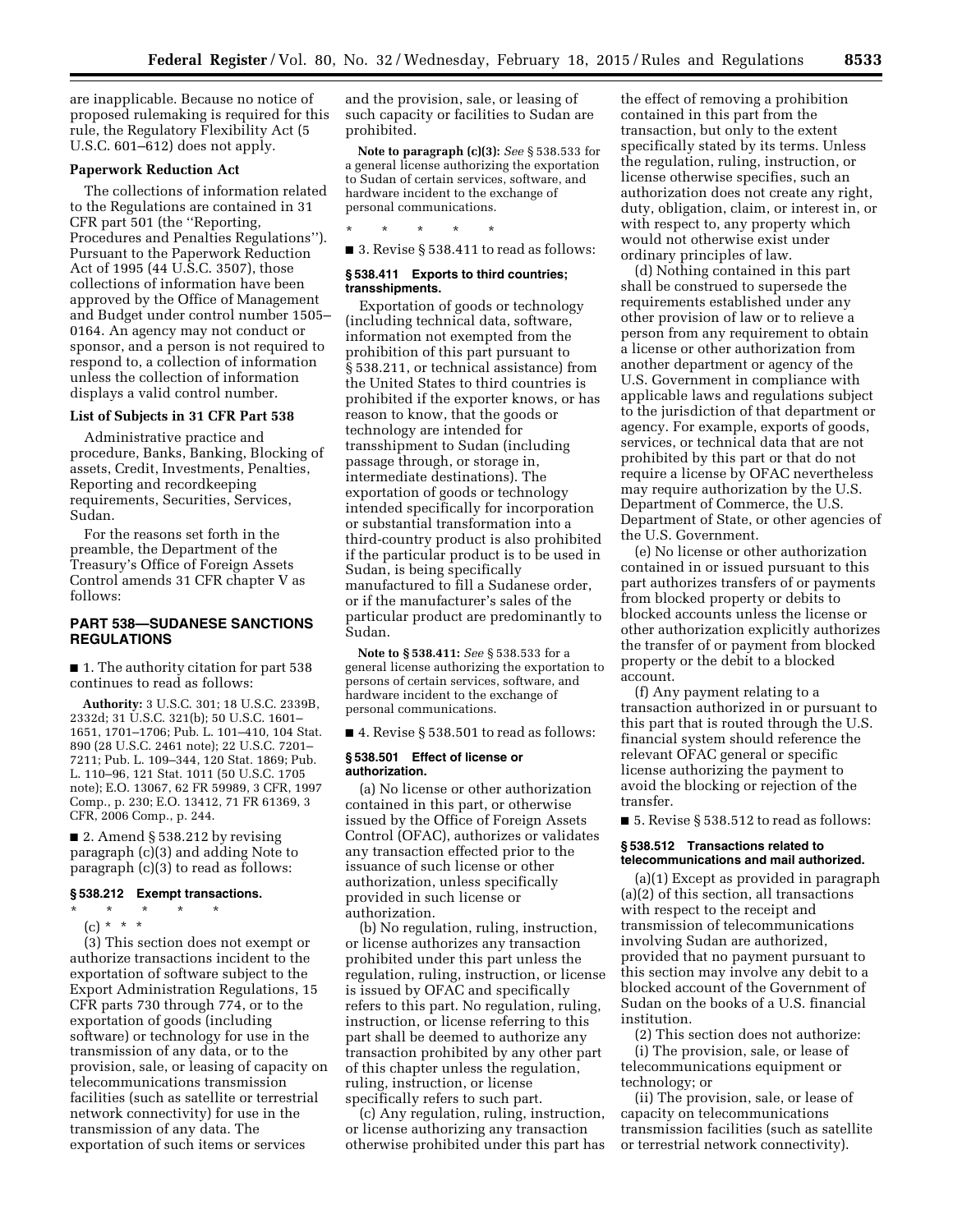(b) All transactions of common carriers incident to the receipt or transmission of mail and packages between the United States and Sudan are authorized, provided that the importation or exportation of such mail and packages is exempt from or authorized pursuant to this part.

**Note to § 538.512:** *See* § 538.533 for a general license authorizing the exportation to Sudan of certain services, software, and hardware incident to the exchange of personal communications.

## **§ 538.513 [Removed and Reserved]**

■ 6. Remove and reserve § 538.513.

■ 7. Revise § 538.533 to read as follows:

#### **§ 538.533 Exportation, reexportation, or provision of certain services, software, and hardware incident to personal communications.**

(a) Subject to the restrictions set forth in paragraph (b) of this section, the following transactions are authorized:

(1) *Services.* The exportation or reexportation, directly or indirectly, from the United States or by a U.S. person, wherever located, to Sudan of services incident to the exchange of personal communications over the Internet, such as instant messaging, chat and email, social networking, sharing of photos and movies, web browsing, and blogging.

(2) *Software*— (i) *Software subject to the EAR.* The exportation, reexportation, or provision, directly or indirectly, to Sudan of software subject to the Export Administration Regulations, 15 CFR parts 730 through 774 (the ''EAR''), that is necessary to enable services incident to the exchange of personal communications over the Internet, such as instant messaging, chat and email, social networking, sharing of photos and movies, web browsing, and blogging, provided that such software is designated EAR99 or classified by the U.S. Department of Commerce on the Commerce Control List, 15 CFR part 774, supplement No. 1 (CCL), under export control classification number (ECCN) 5D992.c.

(ii) *Software that is not subject to the EAR because it is of foreign origin and is located outside the United States.* The exportation, reexportation, or provision, directly or indirectly, by a U.S. person, wherever located, to Sudan of software that is not subject to the EAR because it is of foreign origin and is located outside the United States that is necessary to enable services incident to the exchange of personal communications over the Internet, such as instant messaging, chat and email, social networking, sharing of photos and movies, web browsing, and blogging,

provided that such software would be designated EAR99 if it were located in the United States or would meet the criteria for classification under ECCN 5D992.c if it were subject to the EAR.

(iii) *Software that is not subject to the EAR because it is described in 15 CFR 734.3(b)(3).* The exportation, reexportation, or provision, directly or indirectly, by a U.S. person, wherever located, to Sudan of software that is not subject to the EAR because it is described in 15 CFR 734.3(b)(3) that is necessary to enable services incident to the exchange of personal communications over the Internet, such as instant messaging, chat and email, social networking, sharing of photos and movies, web browsing, and blogging.

(3) *Additional software, hardware, and related services.* To the extent not authorized by paragraph (a)(1) or (a)(2) of this section, the exportation, reexportation, or provision, directly or indirectly, to Sudan of certain software and hardware incident to personal communications, as well as related services, as follows:

(i) In the case of hardware and software subject to the EAR, the items specified in Appendix B to this part;

(ii) In the case of hardware and software that is not subject to the EAR because it is of foreign origin and is located outside the United States that is exported, reexported, or provided, directly or indirectly, by a U.S. person, wherever located, to Sudan, hardware and software that is of a type described in Appendix B to this part provided that it would be designated EAR99 if it were located in the United States or would meet the criteria for classification under the relevant ECCN specified in Appendix B to this part if it were subject to the EAR; and

(iii) in the case of software not subject to the EAR because it is described in 15 CFR 734.3(b)(3) that is exported, reexported, or provided, directly or indirectly, from the United States or by a U.S. person, wherever located, to Sudan, software that is of a type described in the Appendix B to this part.

**Note to paragraphs (a)(2) and (a)(3):** The authorizations in paragraphs (a)(2) and (a)(3) of this section include the exportation, reexportation, or provision, directly or indirectly, to Sudan of authorized hardware and software by an individual leaving the United States for Sudan.

(4) *Internet connectivity services and telecommunications capacity.* The exportation or reexportation, directly or indirectly, from the United States or by a U.S. person, wherever located, to Sudan of consumer-grade Internet connectivity services and the provision,

sale, or leasing of capacity on telecommunications transmission facilities (such as satellite or terrestrial network connectivity) incident to personal communications.

**Note to paragraph (a)(4):** *See* § 538.512 for authorizations relating to transactions with respect to the receipt and transmission of telecommunications involving Sudan.

(5) *Importation into the United States of hardware and software previously exported to Sudan.* The importation into the United States of hardware and software authorized for exportation, reexportation, or provision to Sudan under paragraphs (a)(2) and (a)(3) of this section by an individual entering the United States, directly or indirectly, from Sudan, provided that the items previously were exported, reexported, or provided by the individual to Sudan pursuant to paragraphs (a)(2) and (a)(3) of this section.

(6) *Exportation, reexportation, or provision of no cost services and software that are widely available to the public to the Government of Sudan.*—(i) *Services.* The exportation or reexportation, directly or indirectly, from the United States or by a U.S. person, wherever located, to the Government of Sudan of services described in paragraph (a)(1) of this section or categories (6) through (11) of Appendix B to this part, provided that such services are widely available to the public at no cost to the user.

(ii) *Software.* The exportation, reexportation, or provision, directly or indirectly, to the Government of Sudan of software described in paragraph (a)(2) of this section or categories (6) through (11) of Appendix B to this part, read in conjunction with paragraph (a)(3) of this section, provided that such software is widely available to the public at no cost to the user.

**Note to paragraph (a):** Nothing in this section relieves the exporter from compliance with the export license application requirements of another Federal agency.

(b) This section does not authorize: (1) The exportation, reexportation, or provision, directly or indirectly, of the services, software, or hardware specified in paragraph (a) of this section with knowledge or reason to know that such services, software, or hardware are intended for the Government of Sudan, except for services or software specified in paragraph (a)(6) of this section.

(2) The exportation, reexportation, or provision, directly or indirectly, of the services, software, or hardware specified in paragraph (a) of this section to any person whose property and interests in property are blocked pursuant to any part of 31 CFR chapter V, other than